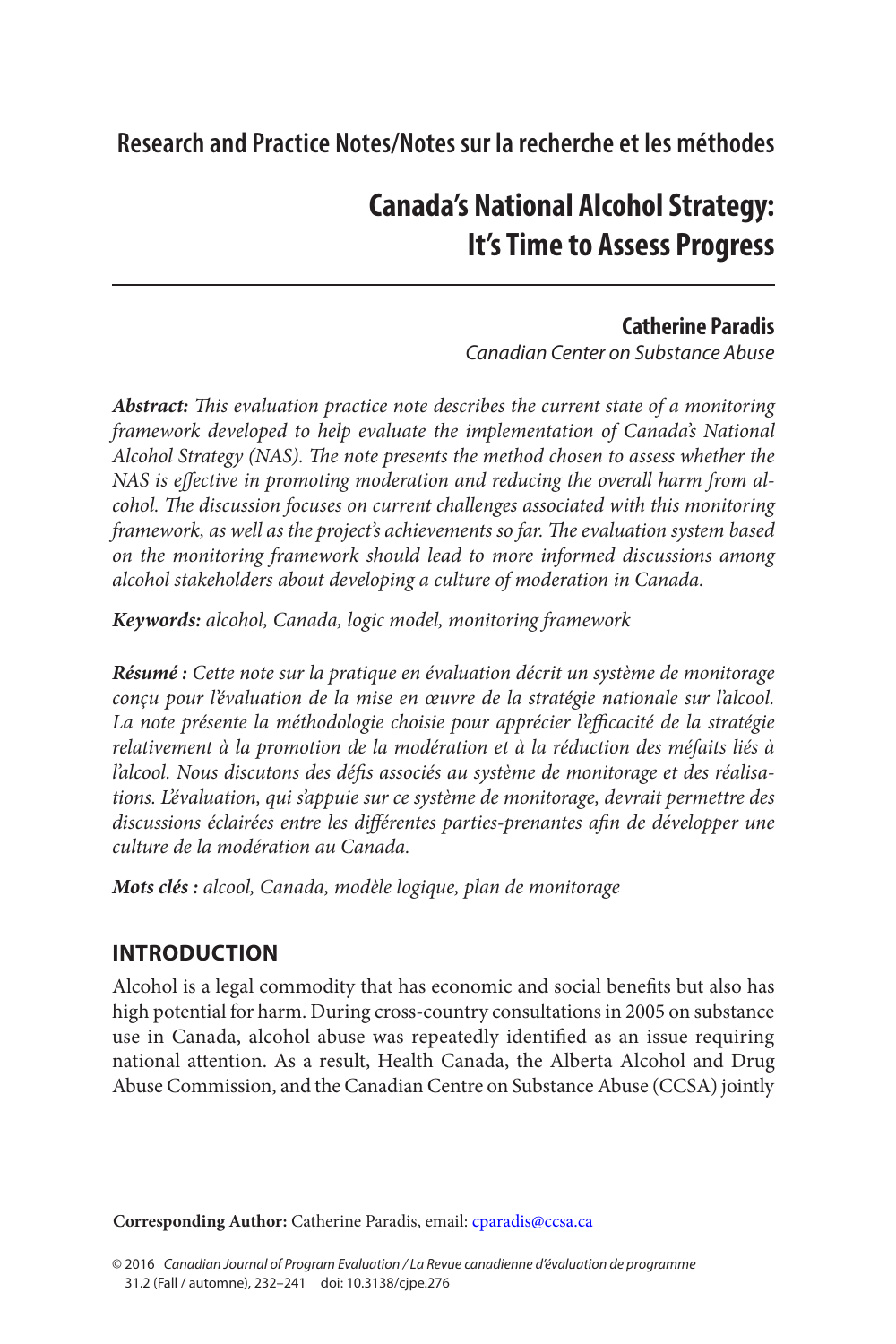<span id="page-1-0"></span>created an expert working group to study the situation and develop recommendations for a National Alcohol Strategy (NAS).

In 2007, the group reached consensus on a comprehensive strategy that recognizes the roles of all stakeholders in the field of alcohol in addressing alcohol-related harm ([National Alcohol Strategy Working Group, 2007](#page-9-0)). Four strategic areas for action and a total of 41 recommendations were identified to help Canada move toward a culture of moderation around alcohol consumption. In 2008, the National Alcohol Strategy Advisory Committee (NASAC), which includes representatives from government, health, education, law enforcement, nongovernmental organizations, and the alcohol and hospitality industries, was mandated to lead the implementation, monitoring, and evaluation of the NAS recommendations. (A complete list of NASAC members is available at [http://](http://www.ccsa.ca/Eng/collaboration/National-Alcohol-Strategy-Partnerships/Pages/National-Alcohol-Strategy-Advisory-Committee.aspx) [www.ccsa.ca/Eng/collaboration/National-Alcohol-Strategy-Partnerships/Pages/](http://www.ccsa.ca/Eng/collaboration/National-Alcohol-Strategy-Partnerships/Pages/National-Alcohol-Strategy-Advisory-Committee.aspx) [National-Alcohol-Strategy-Advisory-Committee.aspx.](http://www.ccsa.ca/Eng/collaboration/National-Alcohol-Strategy-Partnerships/Pages/National-Alcohol-Strategy-Advisory-Committee.aspx)) The group is cochaired by the Chief Executive Officer of MADD Canada, the Director of Addiction Services at the Nova Scotia Department of Health and Wellness, and the Chief Executive Officer of CCSA.

Since the release of the NAS, there has been considerable collective engagement of stakeholders in the development of initiatives and investments to move toward a culture of moderation. However, whether these efforts have been effective in promoting moderation and reducing the overall harm from alcohol remains unknown.

In November 2013, NASAC identified the need to track progress on the recommendations through an evaluation system based on a structured monitoring framework. A small group of experts on alcohol-related issues explored ideas and agreed that the framework should

- 1. provide a baseline measure against which to track the progress of each recommendation;
- 2. highlight the progress that has been made on each of the recommendations and the NAS as a whole;
- 3. facilitate transparency and accountability in reporting on progress related to the recommendations;
- 4. ensure the NAS is being implemented as planned;
- 5. identify priority areas where further action is needed; and
- 6. identify opportunities for collaboration and possible ways forward.

The purpose of this evaluation practice note is to describe the current state of this framework, called the Progress Project. This note will present the chosen method to assess whether the NAS is effective in promoting moderation and reducing the overall harm from alcohol. The discussion will focus on current challenges associated with this framework. It will also address the potential of the Progress Project to support policy innovations to reduce the burden of alcohol use in Canada.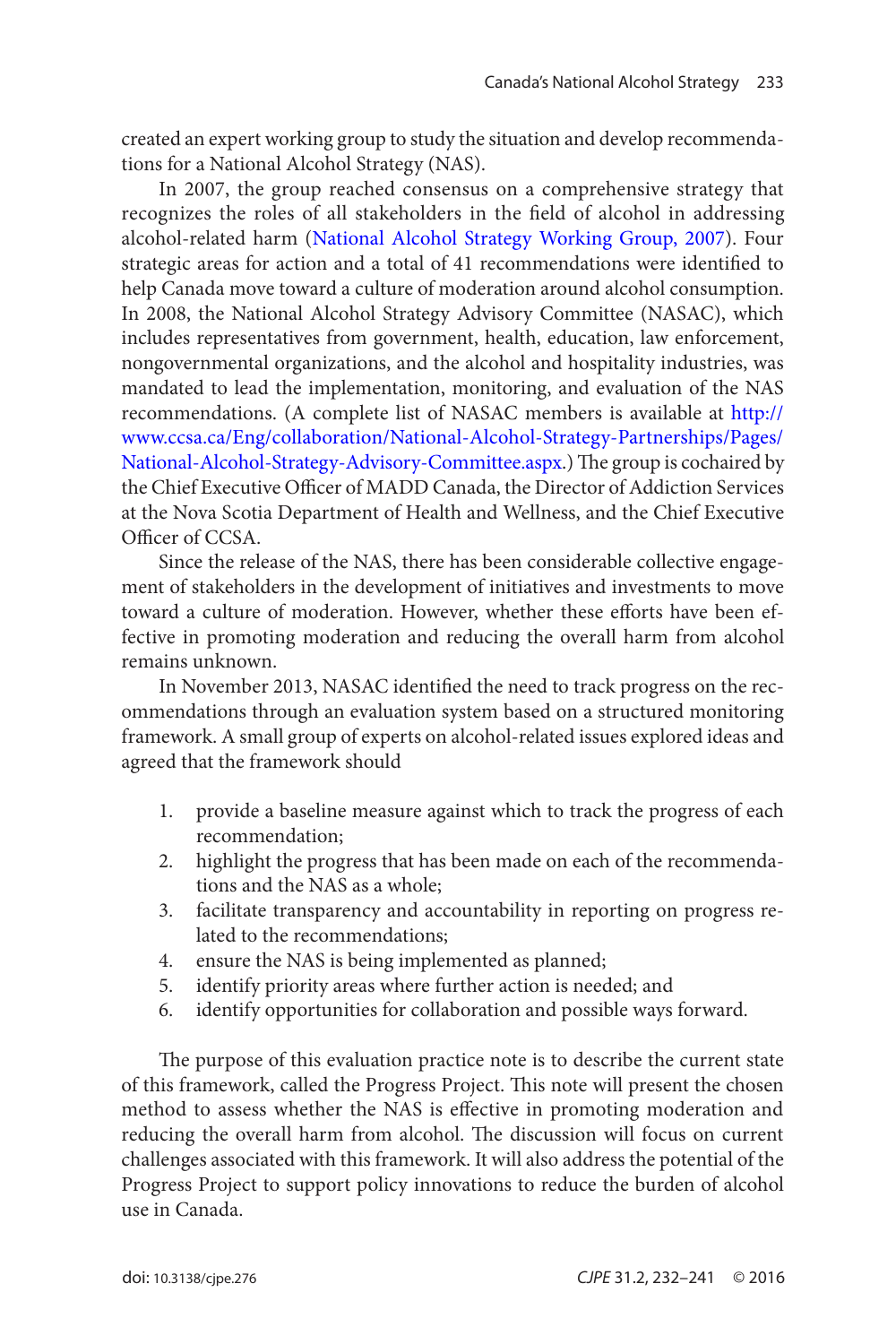#### <span id="page-2-0"></span>**METHOD**

The Progress Project must be grounded in evidence. To ensure neutrality and objectivity in the execution of this task, a monitoring strategy was chosen. Monitoring is a systematic, ongoing process to collect, analyze, and interpret accurate, up-to-date, relevant information from various data sources with a view to describing and examining changes in a phenomenon over time. Monitoring supports analysis to determine whether available resources are sufficient and are being used well, whether capacity is sufficient and appropriate, and whether what was planned is being done. In the short term, a monitoring strategy for the NAS will collect available data to reveal general trends about changes in alcohol-related issues in Canada since the release of the NAS. In the long term, analyses of these multiple data sources should permit the explanation in detail of the drinking behaviours of Canadians and the environment in which those behaviours evolve.

### *General Structure of the Monitoring System*

Given the novelty of this evaluation system, NASAC decided to use a structured monitoring framework based on a logic model. This framework was adopted to ensure the adaptability of the system to the ever-changing environment within which alcohol-related issues evolve.

#### *Logic Model*

A logic model is a visual way of expressing the rationale and theory behind a program, initiative, or strategy. It illustrates the cause-and-effect relationship between activities and outputs through to final results. Using a logic model to organize data collection makes it possible to situate the evaluation system within an array of factors and to establish a logical relationship between the available resources, the activities implemented, and the outcomes, as well as the logical progression between the elements over time ([Treasury Board of Canada Secretariat, 2004](#page-9-0)).

The logic model adopted for this project formalizes the causal links between four main components. First, the inputs are the human, financial, organizational, and community resources available to implement the NAS recommendations. Second, the outputs are what NAS partners and stakeholders do with the resources, as well as the main products or services produced as a result of these activities. Third, the outcomes are the specific changes in attitudes, behaviours, knowledge, skills, status, or level of functioning expected to result from NAS activities, which are most often expressed at an individual level. Last, the impacts are community-level changes expected to result from all the initiatives taken under the NAS.

The logic model reflects the NAS's four strategic areas for action:

- 1. Health promotion, prevention, and education
- 2. Health impacts and treatment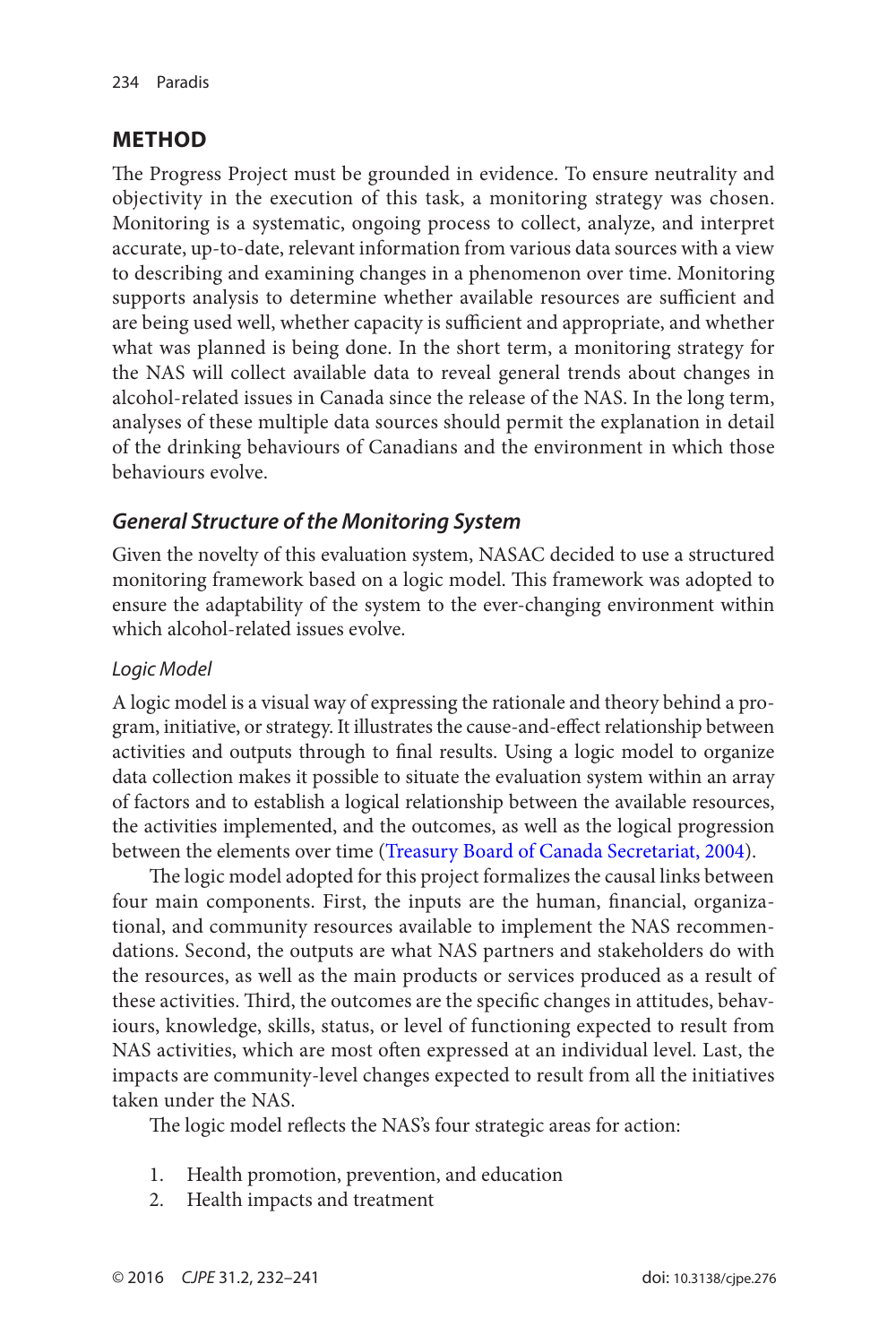- 3. Availability of alcohol
- 4. Safer communities

The 41 NAS recommendations fall into these four strategic areas. While each recommendation is important, a logic model that incorporated them all individually would be overly complex and would lose its value as a communications, planning, and evaluation tool. Therefore, within each strategic area some recommendations were merged. The logic model also coordinates activities in different streams of action such as legislation, communications, educational programs, research, and so on.

While different resources are deployed within each of the four strategic areas, and those resources plan different activities and anticipate different benefits for the population, all activities within each area aim to reduce alcohol-related harm in Canada and move toward a culture of moderation. Therefore, the long-term results and impacts are the same for each strategic area, and the logic model needs to express the inherent synergy between the four strategic areas, their resources, and their activities. The use of a circular logic model reflects this synergy ([Figure 1](#page-4-0)).

#### *Using Indicators to Measure Results*

A structured monitoring framework requires indicators to measure results. An indicator is a statistic or parameter that provides information on trends in the condition of a phenomenon, and has significance extending beyond that associated with the statistic itself. Indicators are meant to compare planned results with actual results ([Treasury Board of Canada Secretariat, 2004](#page-9-0)). While most indicators are quantitative (i.e., based on numbers or objective information), they can also be qualitative (i.e., based on narrative).

Temporal follow-up of the outcome indicators is one of the functions of the monitoring framework as repeated measurements make it possible to clearly perceive change over time. Accordingly, the Progress Project will emphasize, among an array of possible indicators, those that are valid, reliable, and recurrent over time.

In Canada, very few alcohol-related initiatives are implemented nationally. Decisions about prevention, treatment, availability, promotion, legislation, and regulation are almost exclusively made at the provincial level. When the data allow it, this project will present its findings in a way that highlights differences among provinces, so that legislators can draw on the experience of their counterparts in other provinces.

#### **DISCUSSION**

In the alcohol field, there is constant debate about what works and what does not to reduce alcohol-related harm. The adoption of the NAS presents a unique opportunity to develop an evidence base that would further the development of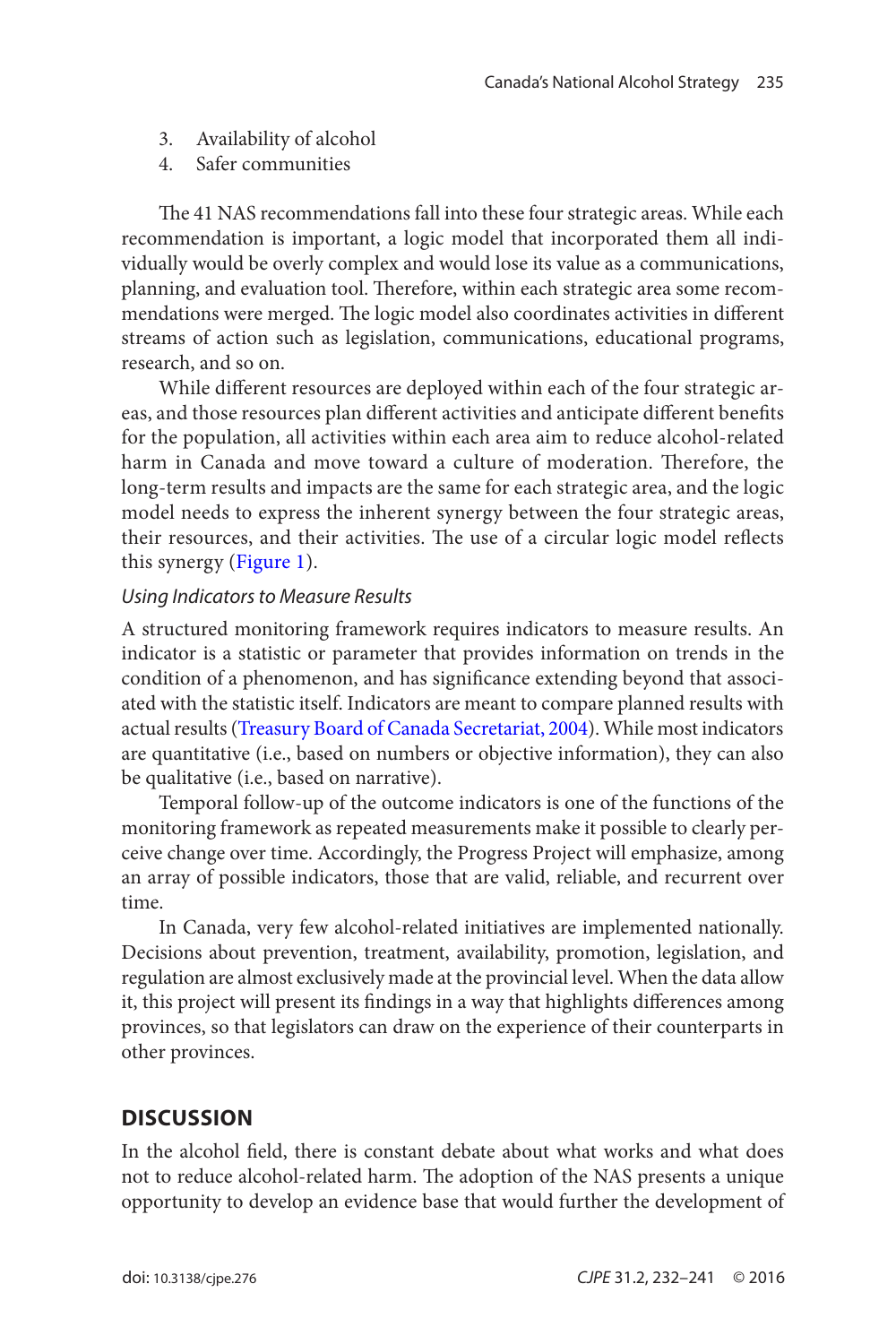<span id="page-4-0"></span>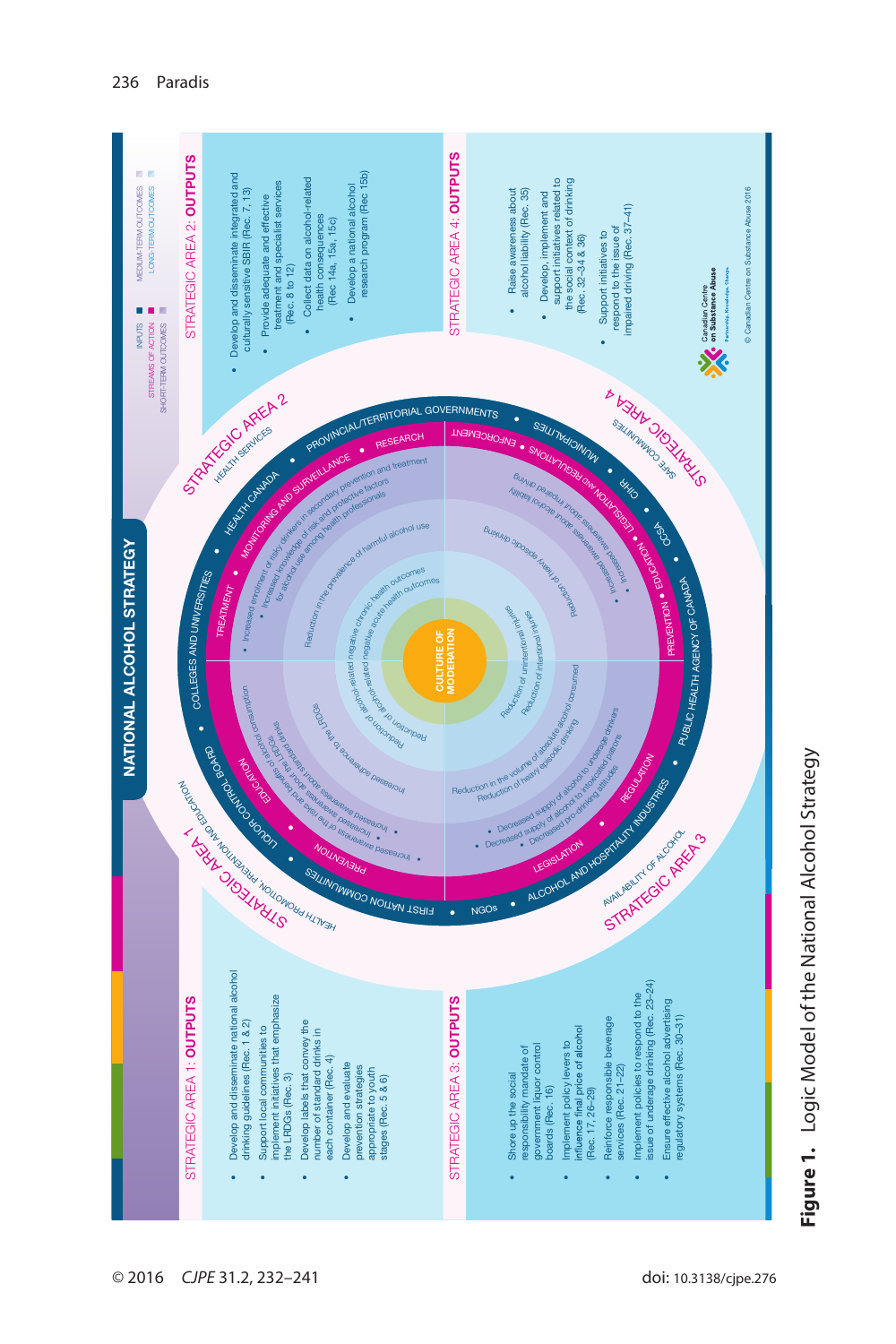<span id="page-5-0"></span>various initiatives. By using the method described in this note, NASAC expects to be able to

- 1. describe how far the implementation of NAS recommendations has been rendered;
- 2. determine whether the NAS recommendations have affected Canadians' awareness, attitudes, knowledge, and behaviours related to alcohol; and
- 3. identify some of the mechanisms by which the NAS recommendations achieve expected outcomes.

#### *Limitations*

There are challenges inherent in the method adopted by NASAC. First, NASAC relies on provincial and federal agencies such as Health Canada and Statistics Canada to collect, analyze, and publish outcome data, particularly those that relate to the drinking behaviours of Canadians and their associated health consequences. Unfortunately, the number of questions about alcohol consumption in national surveys has been markedly reduced in recent years, and this limits the ability to estimate changes in drinking-related experiences over time. In 2010, there were nearly 50 alcohol-related questions in the Canadian Alcohol and Drugs Use Monitoring Survey (CADUMS). In 2013, the survey that replaced CADUMS, the Canadian Tobacco, Alcohol and Drugs Survey (CTADS), included only 14 questions about alcohol. This reduction in collected data, means, for example, that it is no longer possible to estimate the proportion of Canadians that experience alcohol-related problems, as participants are no longer asked about harm from their use of alcohol and whether they have been seeking help or treatment. Furthermore, some analyses conducted by Health Canada are done in a manner that does not reflect the NAS. For example, since 2012 the agency has published data about the prevalence of drinking within the Low-Risk Alcohol Drinking Guidelines (LRDGs; [Beirness, Butt, Gliksman, Paradis, & Stockwell, 2011](#page-8-0)). This estimate is based on past week consumption and considers all current drinkers who did not drink in the past week to follow the LRDGs. But in Canada, drinking is an occasional behaviour. In 2012, half of current drinkers did not drink in the past week. It is very unlikely that all these occasional drinkers respect the LRDGs. Therefore, it is most likely that the proportion of Canadians who are drinking within the LRDGs is currently overestimated.

To overcome this challenge, key actions have been taken in the past year. First, the project lead for the NAS evaluation met with Health Canada representatives to discuss the possibility of the agency revising the content of the next CTADS and then, on behalf of CCSA, responded to a solicitation by Health Canada's Office of Research and Surveillance for suggestions on how to revise CTADS' list of alcohol questions. Second, the project lead and one NASAC member<sup>[1](#page-8-0)</sup> met with Canadian Institute for Health Information (CIHI) managers to propose a national collaboration to annually estimate and report rates of alcohol-attributable morbidity and mortality for provinces and territories using the attributable fraction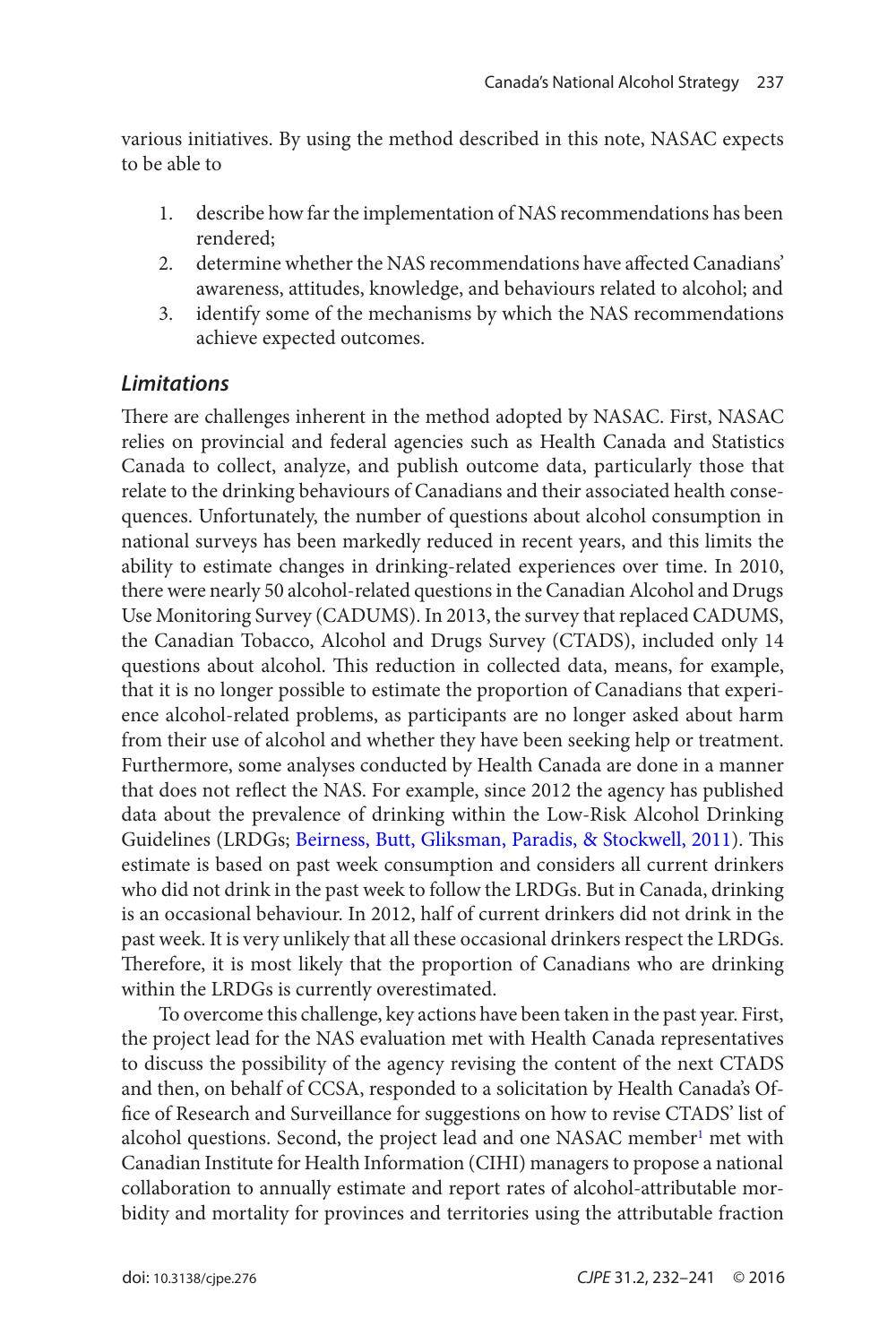<span id="page-6-0"></span>methodology developed for the WHO Global Burden of Disease project and tested on Canadian databases by CARBC.

Another challenge associated with the method adopted by NASAC relates to documenting activities and initiatives led by stakeholders in the alcohol field. For example, any organization can decide to promote the LRDGs, just as any health professional can incorporate the clinical guide to alcohol screening, brief intervention, and referral into their practice ([Canadian Centre on](#page-9-0) [Substance Abuse \[CCSA\], 2013](#page-9-0)). CCSA asks to be informed when initiatives from the NAS are being used, but not every organization does so. As a result, CCSA does not know the full extent to which initiatives are being used and produce effects.

NASAC has taken action to address the issue of documenting outputs. First, in April [2](#page-8-0)015, a working group<sup>2</sup> met to identify five stages along which progress in executing specific recommendations could be measured. The stages for key NAS recommendations are (a) informing, (b) promoting, (c) implementing, (d) monitoring, and (e) evaluating. The working group agreed that even if a NASAC member had not developed a specific NAS-related activity, it did not mean there had been no progress. An online survey was sent to NASAC members to document if they had been involved in progressing recommendations through the five stages. The response rate was 85%, and preliminary analyses indicate the survey results will help NASAC understand in which areas the majority of resources have been deployed and where activities are critically needed.

Regulations directed toward commercial sellers of alcohol and backed up with enforcement seem to have the greatest effect on alcohol consumption levels and drinking-related problems ([Babor, 2010](#page-8-0)). With this in mind, the second action NASAC took to help document outputs was to reach an agreement on data sharing with a team of researchers at the Centre for Addiction and Mental Health (CAMH) who collected data from multiple sources for a project on alcohol policies across Canada ([Giesbrecht et al., 2013](#page-9-0)), and who are planning a second wave of data collection.

#### *Achievements*

Despite challenges, four important achievements have been made so far. First, a picture is worth a thousand words. Translating the NAS into a logic model especially a circular one—has reconnected members with the basic idea that the reduction of alcohol-related harm must be examined in light of the multiple perspectives that influence it. Achieving a culture of moderation can only happen if commitments are made across the four strategic areas, resources are shared, and activities are jointly planned. Even if unlimited resources were invested in one strategic area and nothing were done in the other areas, the centre of the circle the ultimate goal—would only be affected from one side. NASAC recognizes that not every member can act in every strategic area of the NAS. Nonetheless, the logic model has enabled individual NASAC members to envision where they could act next.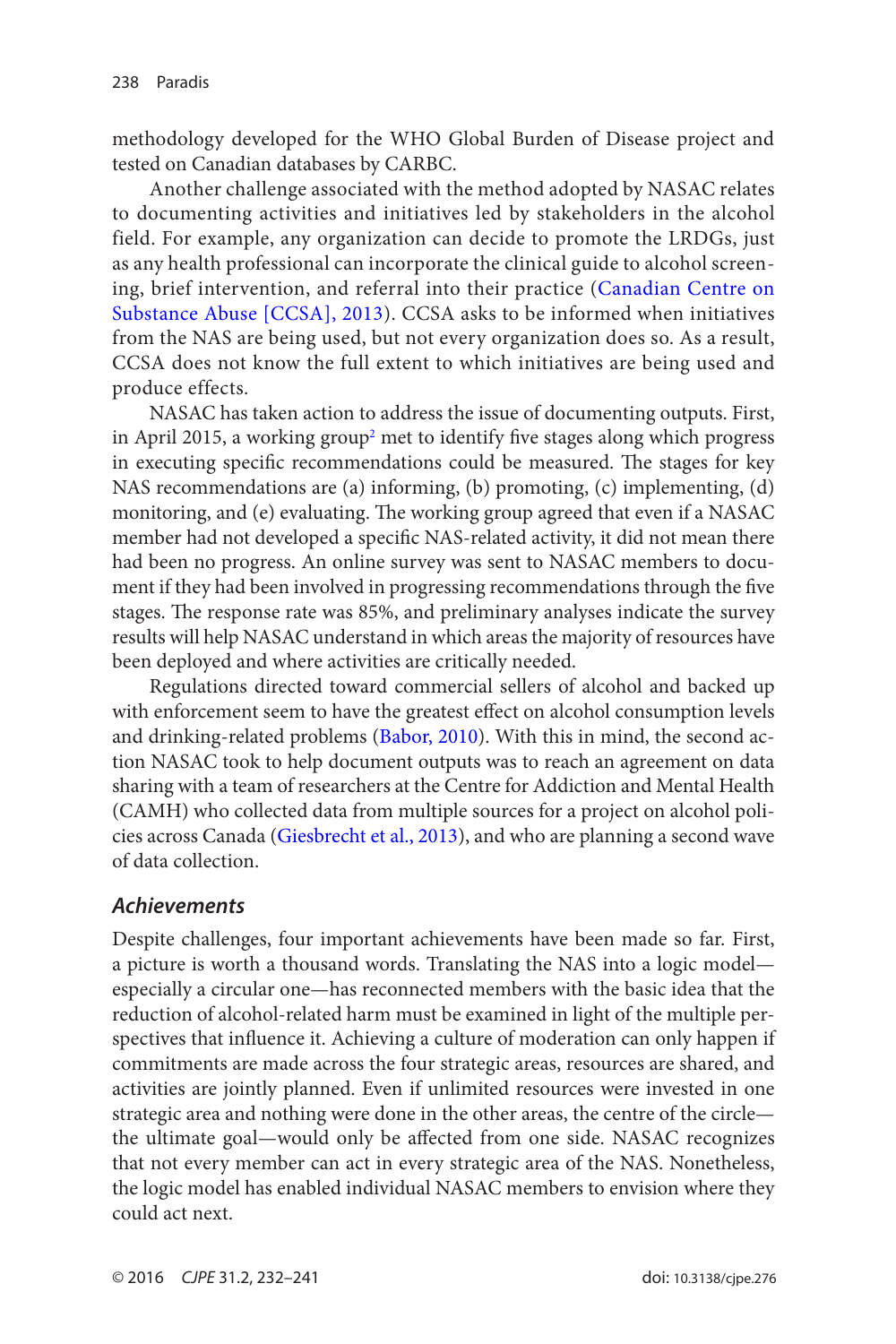<span id="page-7-0"></span>Second, the logic model has uncovered the possibility that the composition of NASAC might need to be changed to gain further progress on the NAS. Insofar as efforts must address prevention and treatment, availability and promotion, legislation and regulation, and the economy and taxation, there are multiple recommendations that current NASAC members cannot implement, particularly those relating to the strategic areas of "availability of alcohol" and "safer communities." Some NASAC members are actively promoting and advocating pricing policies, such as applying social reference prices to all types of alcoholic beverage, but NASAC includes no representatives with the capacity to make policy. Therefore, NASAC is currently restrained in its ability to put some of its recommendations into effect. The logic model has clearly highlighted that regulators and legal and financial representatives need to be brought into discussions or progress on the NAS will stall.

Third, the logic model has proven to be useful among subpopulations seeking to reduce alcohol-related harms. For example, leaders of the Postsecondary Education Partnership-Alcohol Harms (PEP-AH) are currently reviewing a version of the logic model adapted for the campus context. Consultations with college and university administrators suggest the logic model can be a significant resource for campuses trying to identify core elements of a campus alcohol policy and wanting to strategically implement initiatives.

The fourth achievement is directly linked to the need for the Progress Project: tracking progress on the NAS. So far, the monitoring framework has brought to light at least one association between inputs, outputs, and outcomes that is worth mentioning. Monitoring has revealed that when LRDGs are broadly distributed and promoted, knowledge increases and behaviours may change, too. One of the NAS recommendations is "to promote national alcohol drinking guidelines to encourage a culture of moderation." One NASAC member, Éduc'alcool, an independent, not-for-profit organization primarily responsible for preventing alcohol abuse in the province of Quebec, has invested a total of \$4.5 million over the past three years to disseminate and promote the LRDGs. No other jurisdiction in Canada has come close to investing as much in promoting the LRDGs. Regarding outcomes, data from CADUMS indicate that in 2012, Quebec was the province where more people by far were familiar with the LRDGs. When asked "Have you ever seen or heard about Canada's lowrisk alcohol drinking guidelines?" around one fifth of all Canadians responded yes, while 43% of Quebecers said they knew about the LRDGs ([Health Canada,](#page-9-0) [2013](#page-9-0)). More interestingly, the latest results from the CTADS (in April 2016) showed that Quebec is the province where the greatest percentage of drinkers follow the LRDGs ([Statistics Canada, 2015](#page-9-0)). The drinking behaviour of Quebecers cannot be attributed solely to Éduc'alcool's efforts, but when it comes to familiarity with the LRDGs, Éduc'alcool should be recognized for its role in increasing awareness. It is hoped that this story, as revealed by monitoring, will encourage other actors, ideally provincial and federal health authorities, to promote the LRDGs.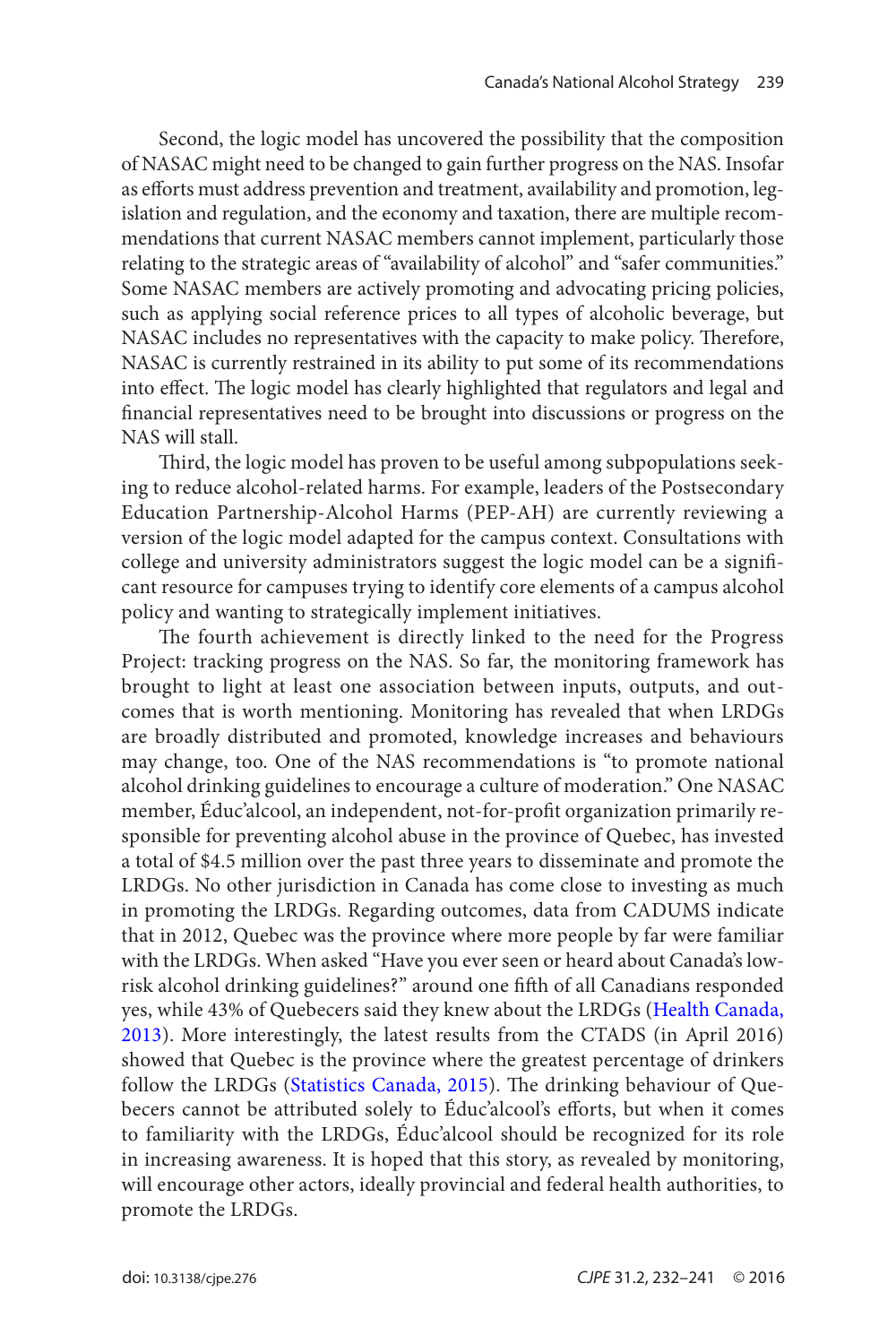# <span id="page-8-0"></span>**CONCLUSION**

The monitoring framework can guide next steps such as accessing public data to document all inputs and activities by provincial governments, regardless of whether they are members in NASAC, and meeting with federal agencies, such as CIHI and Health Canada, to show the importance of collecting and analyzing certain types of data.

During the coming year, NASAC will encourage groups such as the PEP-AH to use the NAS monitoring framework to monitor their initiatives. The framework can be adapted so that the progress report could include aggregated data about the alcohol use of college and university students—one of the most vulnerable populations in Canada.

Each step taken so far to conduct this evaluation has produced information that is useful to one group or another in the alcohol field. However, communicating information to stakeholders at each stage, either through webinars, in-person meetings, or conferences, requires time and takes evaluators away from conducting the evaluation itself. Evaluators engaged in a large-scale project should not underestimate the importance of keeping stakeholders informed and should include time in their work plan for the dissemination of interim results.

Evaluating the NAS is an ongoing project, and a monitoring framework based on a logic model is bearing fruit. Some results are already being used to inform discussions with stakeholders about the areas in which their resources and activities have so far been deployed and where they could act next. Using this framework, the Progress Project can provide direction for future investments and lead to innovative policies that support a culture of moderation in Canada.

# **NOTES**

- [1](#page-5-0) Tim Stockwell, who is the Director of the Centre for Addictions Research of British Columbia (CARBC) and a professor in the Department of Psychology at the University of Victoria.
- [2](#page-6-0) The working group included representatives from CCSA, including the project lead, and three NASAC members: Peter Butt (University of Saskatchewan and College of Family Physicians of Canada), Louise Nadeau (University of Montreal), and Tim Stockwell.

# **REFERENCES**

- [Babor, T. \(2010\)](#page-6-0). *Alcohol: no ordinary commodity: research and public policy*. Oxford, UK: Oxford University Press.<http://dx.doi.org/10.1093/acprof:oso/9780199551149.001.0001>
- [Beirness, D., Butt, P., Gliksman, L., Paradis, C., & Stockwell, T. \(2011\)](#page-5-0). *Alcohol and health in Canada: A summary of evidence and guidelines for low-risk drinking*. Ottawa, ON: Canadian Centre on Substance Abuse. Retrieved from [http://www.ccsa.ca/](http://www.ccsa.ca/Resource%20Library/2011-Summary-of-Evidence-and-Guidelines-for-Low-Risk%20Drinking-en.pdf) [Resource%20Library/2011-Summary-of-Evidence-and-Guidelines-for-Low-](http://www.ccsa.ca/Resource%20Library/2011-Summary-of-Evidence-and-Guidelines-for-Low-Risk%20Drinking-en.pdf)[Risk%20Drinking-en.pdf](http://www.ccsa.ca/Resource%20Library/2011-Summary-of-Evidence-and-Guidelines-for-Low-Risk%20Drinking-en.pdf)